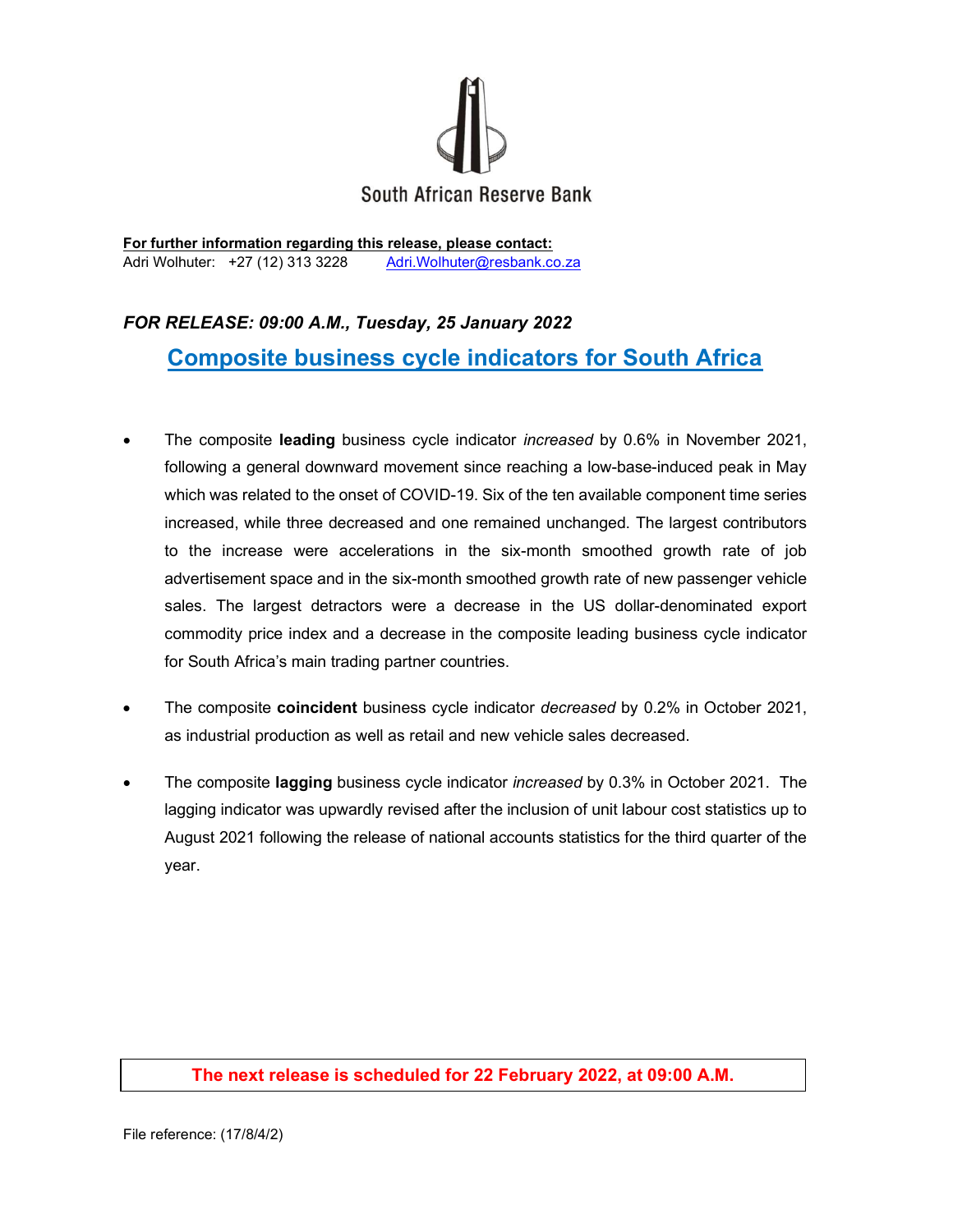



2017 2018 2019 2020 2021